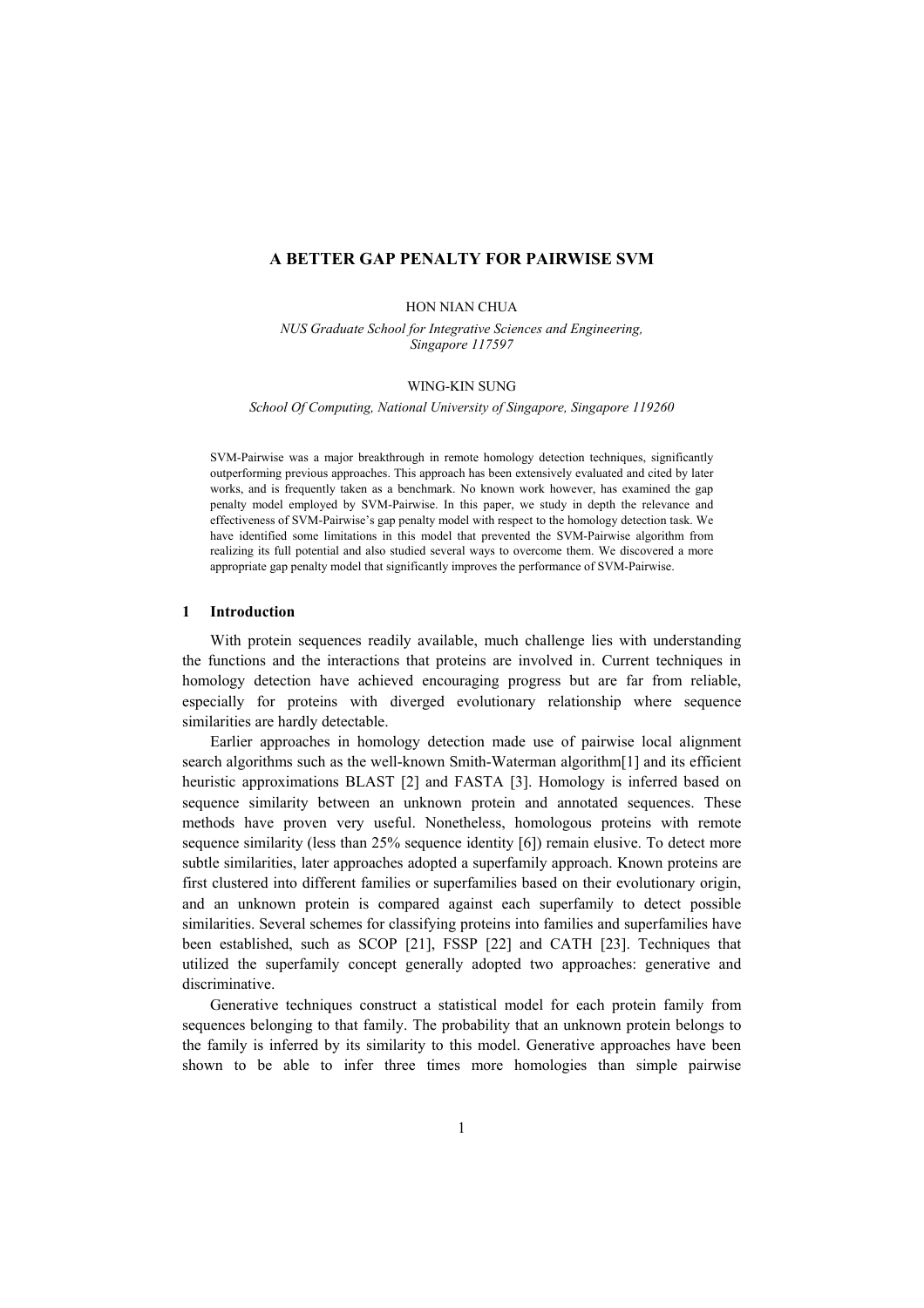alignment[12]. Examples of generative approaches include Position Specific Scoring Matrices (also known as Profiles[7]) and Hidden Markov Models (HMM) [5], and are used by many popular tools such as PFam[10], PROSITE[9], E-MOTIF[8] and eBlocks[11]. Iterative methods such as SAM[5] and PSI-BLAST[4] improve upon the sensitivity of generative approaches by iteratively updating the model with discovered homologues.

Discriminative techniques, on the other hand, try to find features in family members(positive examples) that best distinguishes them from non-members (negative examples). While generative approaches consider only positive examples, discriminative approaches consider both positive and negative examples. Discriminative methods such as Fisher-SVM[13] and SVM-Pairwise[15] that combine Support Vector Machines(SVM) with sequence similarity performed relatively well. SVM takes in a fixed-length feature vector for each training example that models its characteristics. SVM then transforms these vectors using a kernel and finds a hyperplane that best separates transformed feature vectors of positive examples from those of negative ones. A similar transformed feature vector is derived from each test example and it is classified as positive or negative based on which side of the hyperplane this vector resides.

SVM-Pairwise significantly outperforms all preceding methods and is often used by later approaches as a benchmark for performance evaluation. Its edge over previous approaches stems from its inclusion of negative examples during training, its ability to detect motif or domain-sized similarities even when overall sequence similarity is low[15], as well as the inclusion of unrelated dimensions in the feature vector. Subsequent approaches largely adopted the discriminative framework [16-20]. Some studies proposed to find more concise local structural information by using the presence/absence of motifs to derive feature vectors. [17] used motifs from the eBlocks database while SVM-I-Sites[16] used structural motifs from the I-Sites database. Such methods have been shown to perform well, reinforcing the significance of motif-sized similarity. Other works explored new similarity metrics in place of local alignment scores [18-20].

Although SVM-Pairwise has been extensively evaluated and studied, no known work has studied the gap penalty model and parameters that it employs. SVM-Pairwise's improvement over Fisher-SVM depended largely upon its use of local alignment algorithms. Since gap penalty has a fundamental effect on alignment algorithms, the use of an appropriate gap penalty model can be vital to the performance of SVM-Pairwise. In this paper, we study how SVM-Pairwise derived the gap penalty model for its local alignment algorithm and how well this model performs for homology detection. We discovered that with the original gap penalty model, only a single motif-sized local similarity is captured between more distant homologues. To realize the full potential of Pairwise-SVM, we need to consider all possible motif-sized local similarities so that domain-sized similarities can be detected. We proposed some new algorithms and investigated more appropriate gap penalty models. We discovered that simply using a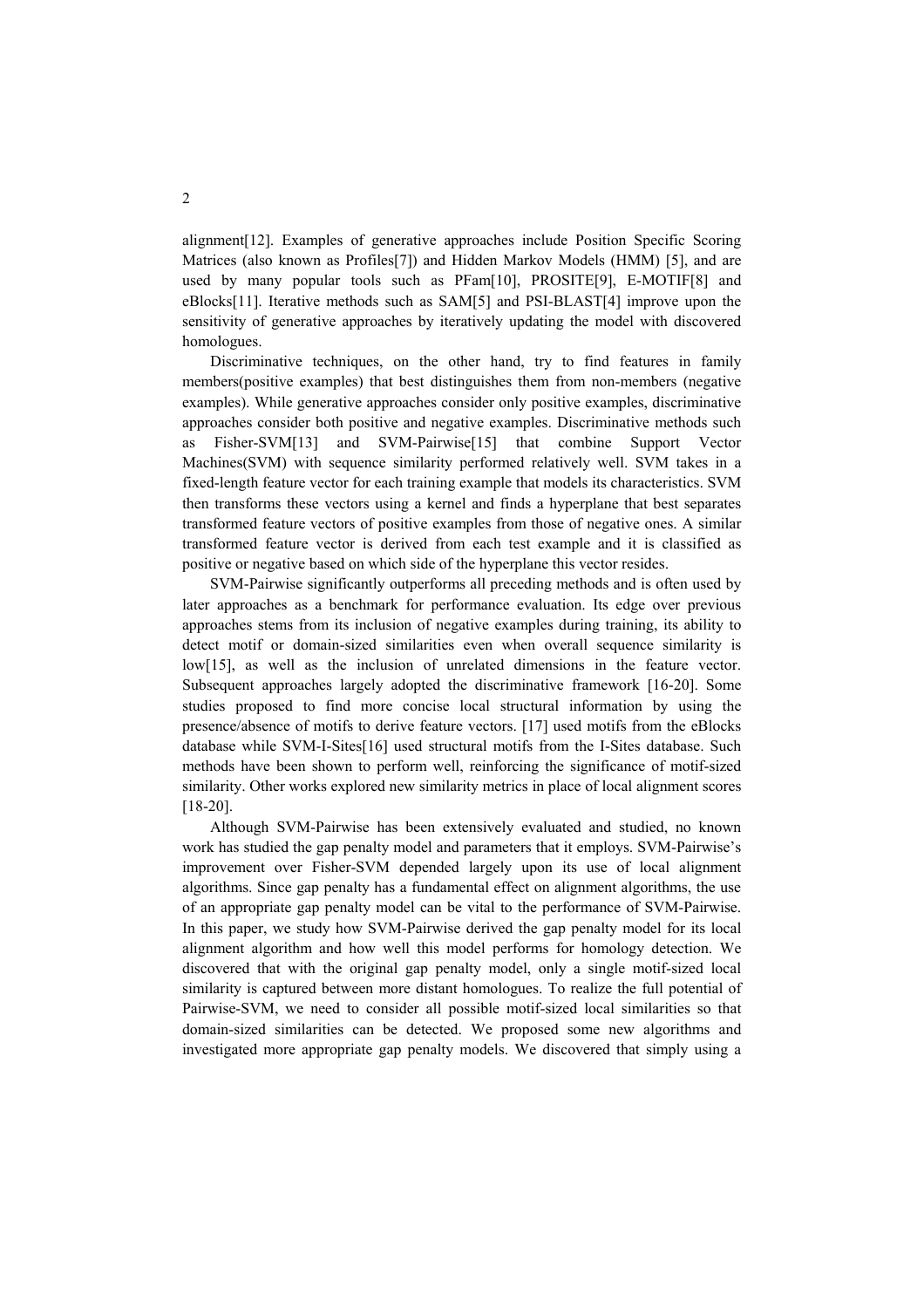more appropriate gap penalty scheme can significantly improve the performance of SVM-Pairwise.

# **2 SVM-Pairwise**

SVM-Pairwise uses the pairwise local alignment score between a protein and every protein in the dataset to form a feature vector for SVM training. Specifically, the Smith-Waterman algorithm is used to compute the local alignment score. The default parameters for protein sequence alignment are used. That is, an affine gap penalty with gap initiation penalty 11 and gap extension penalty 1, as well as the BLOSUM62 substitution matrix. SVM-Pairwise employs the GIST SVM classifier from the GIST SVM software package, which is provided by the authors of the SVM-Pairwise[15] paper. The kernel is normalized and transformed into a Radial Basis Function as follows:

$$
\hat{K}(X,Y) = e^{-\frac{K(X,X) - 2K(X,Y) + K(Y,Y)}{2\sigma^2}} + 1
$$

where width  $\sigma$  is the median Euclidean distance (in feature space) from any positive training example to the nearest negative example. The constant 1 is added to the kernel in order to translate the data so that the separating hyperplane passes through the origin. An asymmetric soft margin is implemented by adding to the diagonal of the kernel matrix a value 0.02ρ, where ρ is the fraction of training set sequences that have the same label as the current sequence. The trained SVM model produces a discriminant score that is used to rank the members of the test set [15]. For a dataset of *n* proteins, the algorithm generates *n* length-*n* vectors. For a protein X, its corresponding feature vector will be  $F_x$  $= (f_{x1}, f_{x2}, ..., f_{xn})$  where  $f_{x1}$  is the E-value of the Smith-Waterman score between the x-th sequence and the *i-*th sequence in the dataset. The Smith-Waterman algorithm is a dynamic programming algorithm that finds the optimal local alignment between 2 sequences. Implementations of Smith-Waterman and other local similarity algorithms such as BLAST and FASTA typically use the abovementioned gap penalty because of their satisfactory performance in finding the most significant local alignment. They do not take into account any good local alignments that are not part of the best local alignment. To study the effect of such possible limitations in SVM-Pairwise we examine the alignment of sequences taken from the *Nucleic Acid-Binding proteins* superfamily (SCOP 2.38.4.1) in version 1.53 of the Structural Classification of Proteins (SCOP) database. Figure 1 shows pairwise alignments between *Aspartyl-tRNA synthetase*(SCOP 2.38.4.1.1) and some of its family and superfamily members using the default gap penalty.

| Match<br>Regions | 42 dlb8aa1 2.38.4.1.2<br>48 dlc0aa1 2.38.4.1.3<br>_<br>■ 56 dlefwal 2.38.4.1.4<br>■ 47 dllyla1 2.38.4.1.6                             | Members of Anticodon-binding<br>domain (SCOP 2.38.4.1) family           |
|------------------|---------------------------------------------------------------------------------------------------------------------------------------|-------------------------------------------------------------------------|
|                  | 28 dlcuk 3 2.38.4.2.1<br>$29$ dlbvsa3 2.38.4.2.2<br>25 d3ulla 2.38.4.3.1<br>$\blacksquare$ 24 dlqvca 2.38.4.3.2 $\blacktriangleright$ | Members of Nucleic Acid-Binding proteins<br>$(SCOP 2.38.4)$ superfamily |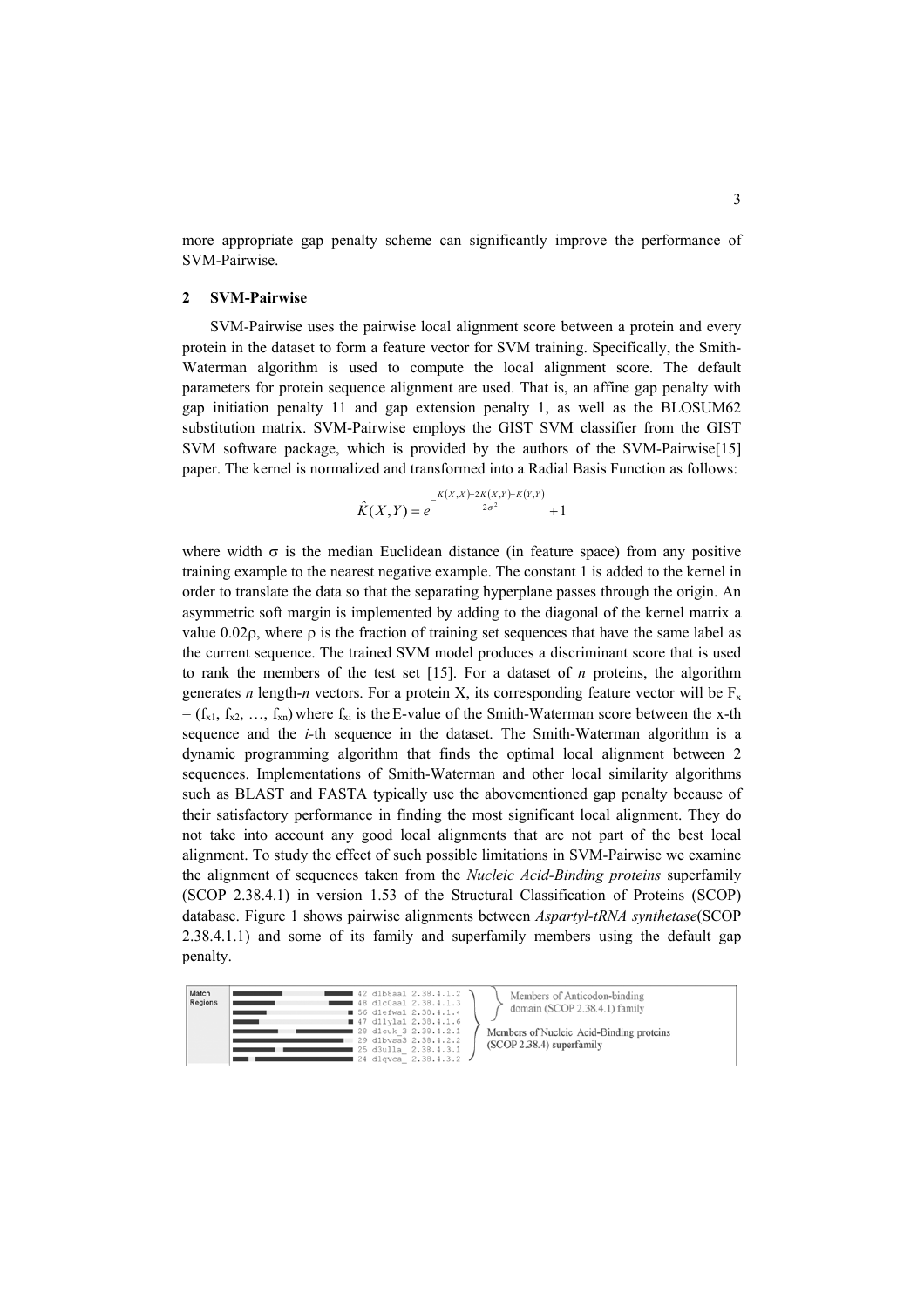*Figure 1. Smith-Waterman Alignments between Aspartyl-tRNA synthetase and members of the Nucleic Acid-Binding proteins superfamily using affine gap penalty with 11 for gap initiation and 1 for gap extension*

The aligned regions are indicated by the lighter regions and are shown based on their position in the *Aspartyl-tRNA synthetase* sequence. We can see from the alignments that while the algorithm is able to capture substantial local similarity regions between the sequence and those from its family members (SCOP 2.38.4.1), it does not capture ample local similarity with other superfamily members outside its family. The algorithm is unable to detect domain-sized similarity but rather only motif-sized similarity between these distant homologues. We will see later that distant homologues may have multiple regions of short (motif-sized) local similarities rather then a single substantial (domainsized) region of local similarity.

## **3 Multiple local similarity**

#### **3.1 Recursive Smith-Waterman**

To verify our suspicion that there may be multiple significant motif-sized local similarity regions between remote homologues that escape the detection of SVM-Pairwise, we modified the Smith-Waterman algorithm to recursively capture all significant alignments longer then a user-defined minimum length *ε*. We will refer to this new algorithm as Recursive SW. Refer to Figure 2 for an illustration of the algorithm.

```
RecursiveSW ( X , Y ) 
{ 
              m = length of X; n = length of Y;
             Compute the alignment using the Smith-Waterman algorithm. Let S be the alignment 
             score and l be the length of matches 
             If (S = 0 \text{ or } l < \varepsilon) return 0;
             If (b_x > \varepsilon and b_y > \varepsilon) S += RecursiveSW (X(0, b_x - 1), Y(0, b_y - 1);
             If (m - e_y > \varepsilon \text{ and } n - e_y > \varepsilon)S += RecursiveSW ( X(e_x + 1, m - 1) , Y(e_y + 1, n - 1) ) + h;
             Return S; 
}
```
## Figure 2. The Recursive SW algorithm.

Given two protein sequences *X* and *Y* of length *m* and *n* respectively, the algorithm first finds the best local alignment between the two sequence,  $X(b_x, e_y)$  and  $Y(b_y, e_y)$ , where  $b_i$  and  $e_i$  are the beginning and ending indices of the alignment in the *i*-th sequence respectively. If the Smith-Waterman score of the alignment is 0 (local alignment scores are never negative) or if the number of aligned residues is less then  $\varepsilon$ , the score is set to 0 and returned. This is the termination condition of the recursive function. If the condition is not met, the function will recursively call itself to find the best alignment between subsequences not included in the alignment. To preserve sequential ordering of the local alignments, we restrict the recursive alignments to  $X(0, b_x - 1)$  with  $Y(0, b_y - 1)$  and  $X(e_x)$ *+ 1, m - 1)* with  $Y(e_v + 1, n - 1)$ . The score from the recursive call is added to the current score. The default gap penalty is used and the gap initiation penalty *h* is imposed

4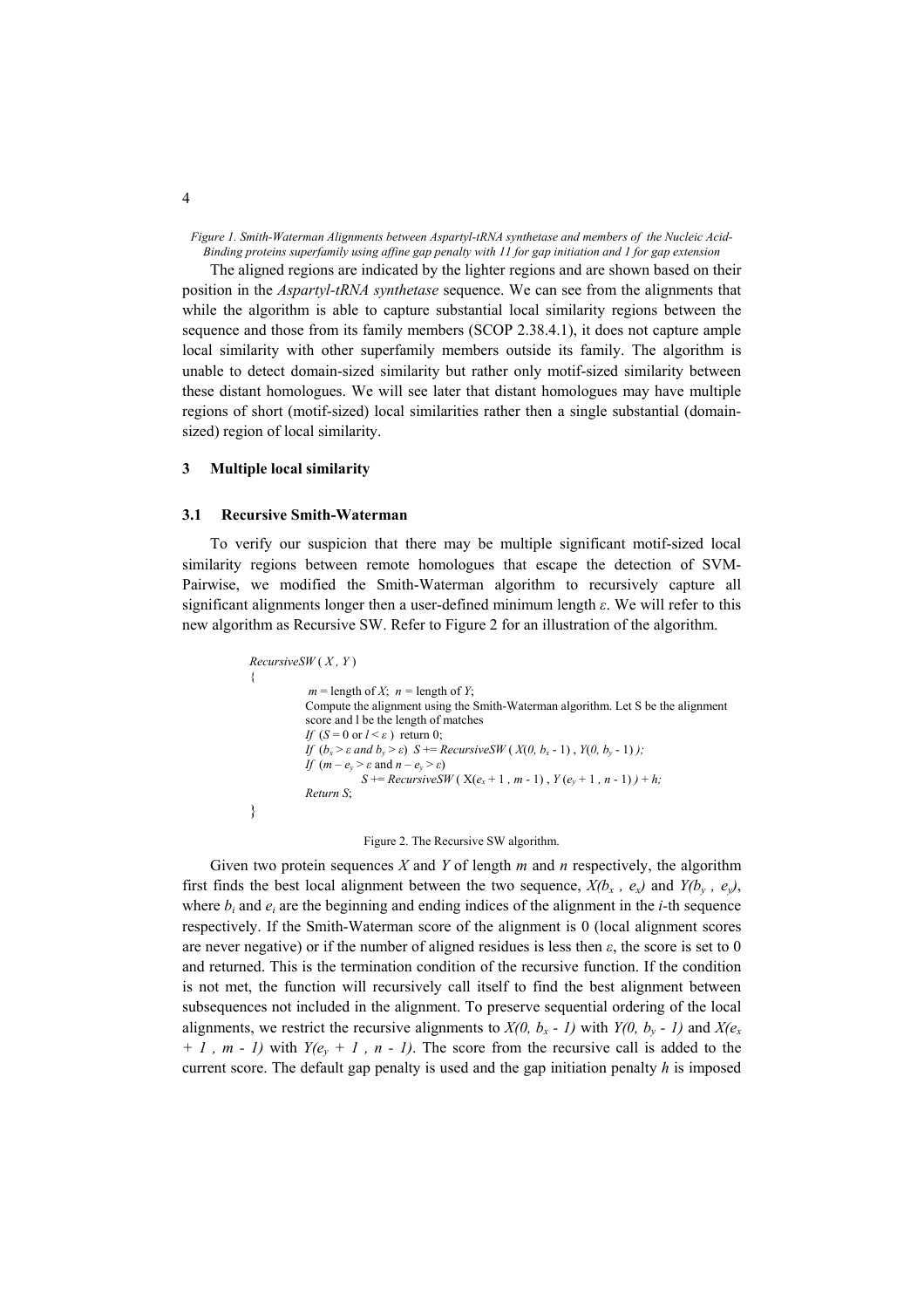for each recursion. In Figure 3, the new algorithm is used to align the same set of sequences from the Nucleic Acid-Binding proteins superfamily as before to illustrate the improvement in the coverage of local similarities. The alignments showed that Recursive SW captured multiple local similarities between the homologues, affirming our earlier speculation that the Smith-Waterman with default parameters overlooked possible significant similarities.

| . |  |                                                                                                                                                                                                                                                                                                                                                                                                                                                                                                                                                                                                                                  |
|---|--|----------------------------------------------------------------------------------------------------------------------------------------------------------------------------------------------------------------------------------------------------------------------------------------------------------------------------------------------------------------------------------------------------------------------------------------------------------------------------------------------------------------------------------------------------------------------------------------------------------------------------------|
|   |  |                                                                                                                                                                                                                                                                                                                                                                                                                                                                                                                                                                                                                                  |
|   |  |                                                                                                                                                                                                                                                                                                                                                                                                                                                                                                                                                                                                                                  |
|   |  |                                                                                                                                                                                                                                                                                                                                                                                                                                                                                                                                                                                                                                  |
|   |  |                                                                                                                                                                                                                                                                                                                                                                                                                                                                                                                                                                                                                                  |
|   |  | 42 dlb8aa1 2.38.4.1.2<br><b>1 2.38.4.1.3</b><br>■ 56 dlefwa1 2.38.4.1.4<br>■ 51 dllyla1 2.38.4.1.6<br>36 dlcuk 3 2.38.4.2.1<br>38 dlbvsa3 2.38.4.2.2<br><b>1 2.38.4.3.1</b> 2.38.4.3.1<br>$\blacksquare$   $\blacksquare$   $\blacksquare$   $\blacksquare$   $\blacksquare$   $\blacksquare$   $\blacksquare$   $\blacksquare$   $\blacksquare$   $\blacksquare$   $\blacksquare$   $\blacksquare$   $\blacksquare$   $\blacksquare$   $\blacksquare$   $\blacksquare$   $\blacksquare$   $\blacksquare$   $\blacksquare$   $\blacksquare$   $\blacksquare$   $\blacksquare$   $\blacksquare$   $\blacksquare$   $\blacksquare$ |

*Figure 3. Recursive Smith-Waterman Alignments between Aspartyl-tRNA synthetase and members of the Nucleic Acid-Binding proteins superfamily using affine gap penalty with 11 for initiation and 1 for extension*

The Recursive SW assumes a sequential ordering of these motif-sized similarities. To study whether it is significant, we designed another algorithm that allows discovery of non-sequential local similarities. This algorithm performs an initial Smith-Waterman alignment, then concatenates unaligned regions and aligns them again. This is repeated until the alignment is shorter than a minimum length *ε.* We refer to this algorithm as Non-Sequential Recursive SW.

# **3.2 Experimental Setup**

We evaluate the performance of the new algorithms using sequences from version 1.53 of the SCOP database selected with the Astral database[24] such that the E-value of sequence similarity among sequences are above  $10^{-25}$ . The resulting dataset contains 4352 distinct sequences, grouped into families and superfamilies. For each family, family members are used as test examples while superfamily members that are not in the family are used as training examples. The data set comprises 54 families with at least 10 family members and 5 superfamily members not in the family. Protein domains that do not belong to the superfamily are considered negative examples and are randomly split into training and testing sets in the same ratio as the positive examples. We used raw Smith-Waterman alignment scores in the vectorization step of the SVM-Pairwise method as Karlin-Altschul statistics may not be appropriate for this application. We shall explain this in detail in our journal publication.

To compare the relative performance of different algorithms, we use the Receiver Operating Characteristic (ROC)[25] score, which is the area under the curve derived from plotting true positives as a function of false positives for various thresholds. A higher ROC score indicates a better classifier and the perfect classifier has an ROC score of 1. The dataset is classified using the SVM-Pairwise framework in 3 different setups. The first uses a Smith-Waterman implementation for the vectorization step, with the default gap penalty. The other two employs Recursive SW and Non-Sequential Recursive SW respectively in place of Smith-Waterman in the vectorization step with the same gap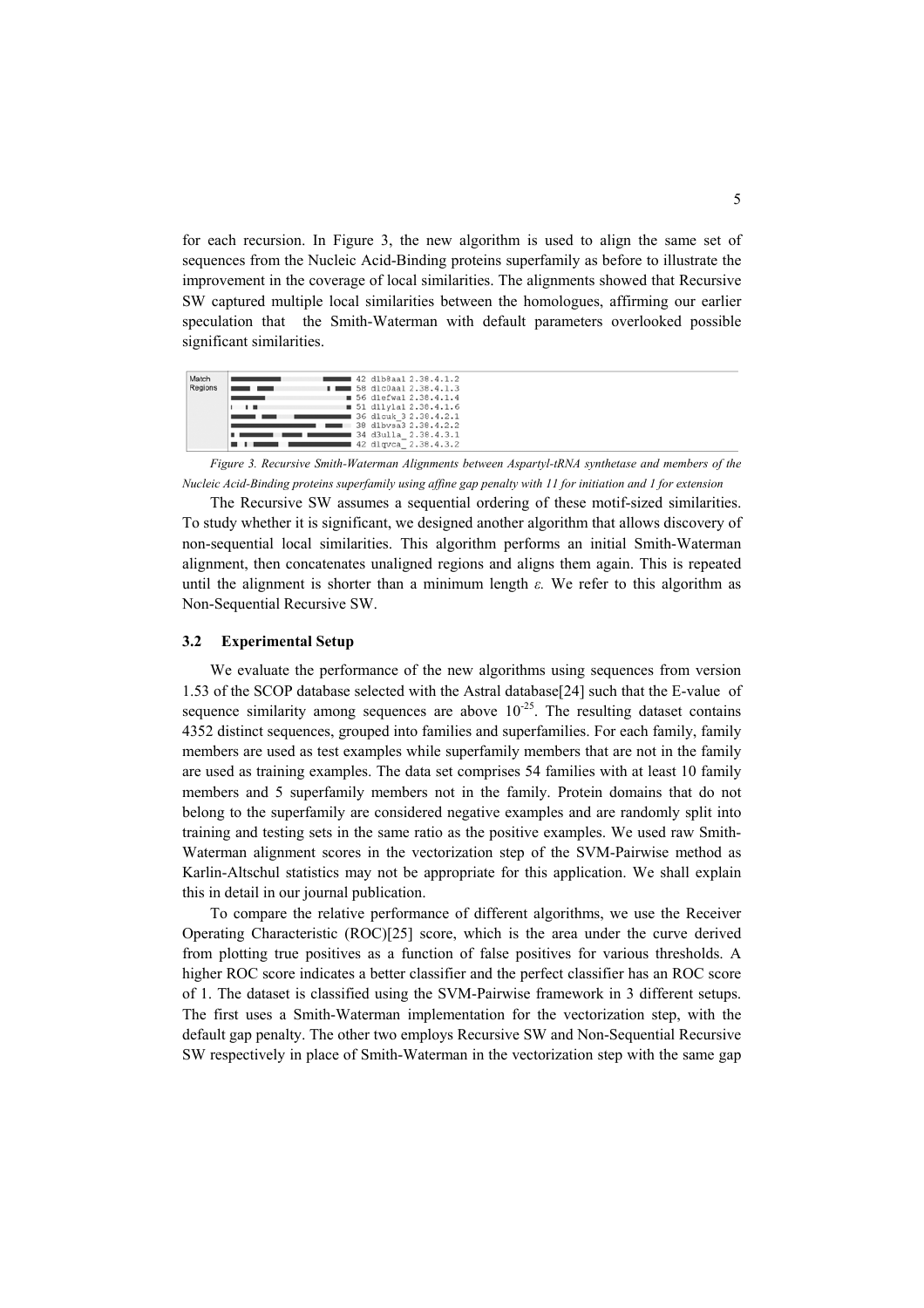penalty and a value of 10 for *ε*. Figure 4 is obtained by plotting the total number of families for which each method obtains an ROC score that exceeds or equals some threshold *h* where  $h \in [0..1]$ . The curve of the setup using Recursive SW dominates that using Smith-Waterman, indicating that it is a better classifier. This reinforced our idea that capturing a more complete local similarity between two homologues can better reflect their relationship. We also observed that the classifier using Recursive SW performed better than that using Non-Sequential Recursive SW. This indicates that the sequential ordering of local similarities may be significant in homology detection.



Figure 4. Number of families with ROC scores equals or exceeding different thresholds scores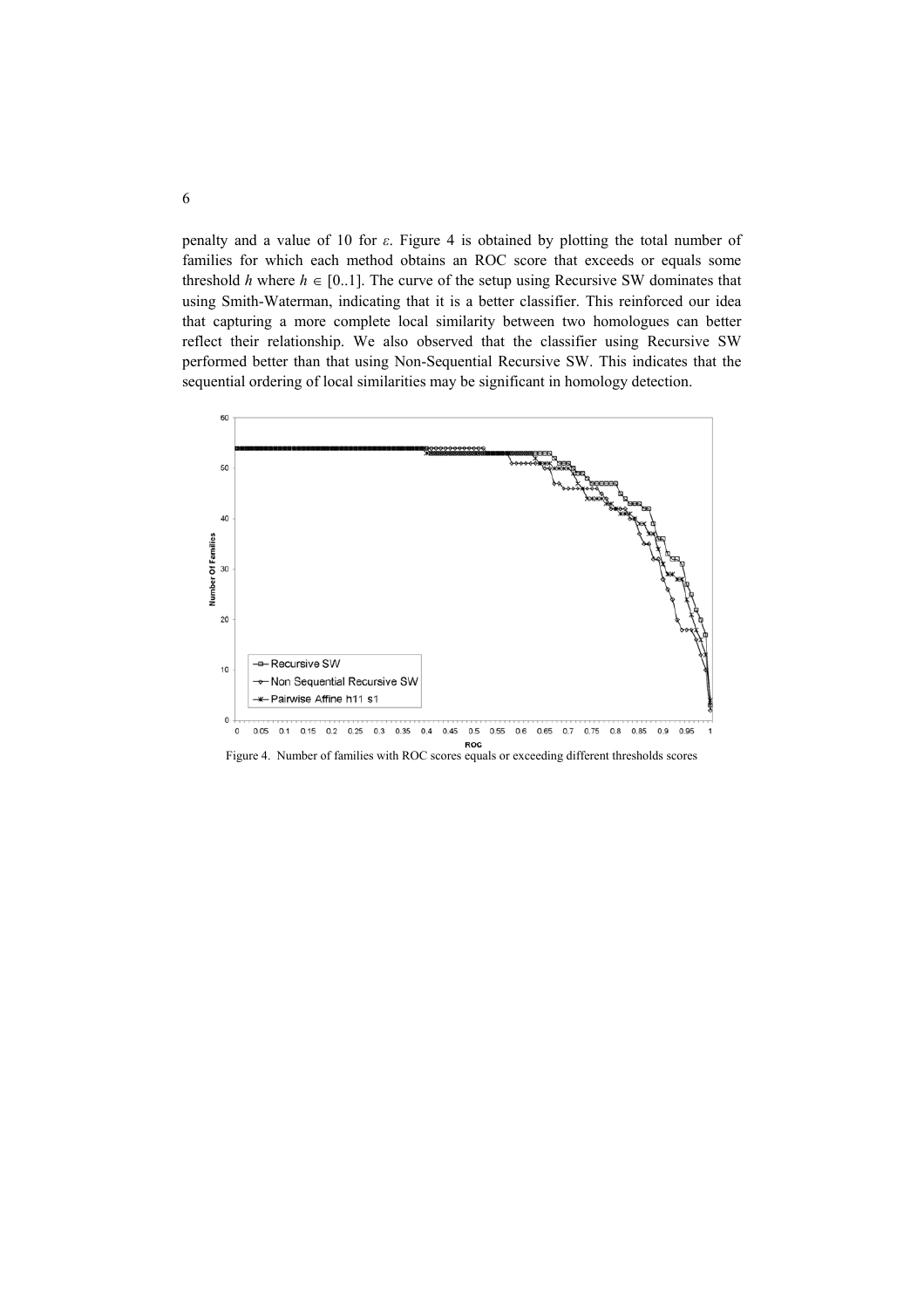

Figure 5. 2D plot of the ROC scores for Pairwise-SVM using Smith-Waterman against Pairwise-SVM using Recursive SW

Figure 5 illustrates a 2D-plot that compares the relative ROC scores for each method family-by-family. It is observed that while Recursive SW performs better then Smith-Waterman for most families, it performs unsatisfactorily for a handful of families (indicated by the arrows). Among the worst is the *Legume lectins* family (SCOP 2.38.1.1) as indicated by the circle in Figure 5.

To see why Recursive SW classified these families so badly, we examine the classification results of the *Legume Lectins* family (SCOP 2.28.1.1). We study one of the positive test examples, *West-central African Legume* (SCOP 2.38.1.1.5) in which the algorithm erroneously classified them as unlikely to belong to the *ConA-like lectins/glucanases* superfamily (SCOP 2.38.1) (it was given a very low discriminant score). Figure 6 shows the alignment of *West-central African Legume* with all the 24 training examples for the *ConA-like lectins/glucanases* superfamily using Recursive SW. The alignments revealed that the algorithm detected very little similarity between them. Using other members of the family yielded similar observations. This lead us to speculate that there may be more subtle similarity between remote homologues that may contain frequent non-contiguous gaps. Such similarities would be undetected by the harsh gap initiation penalty. Another problem with Recursive SVM is that it does not take into account the length of gaps between any two local alignments (the gap initiation penalty is imposed for every recursion independent of the gap length).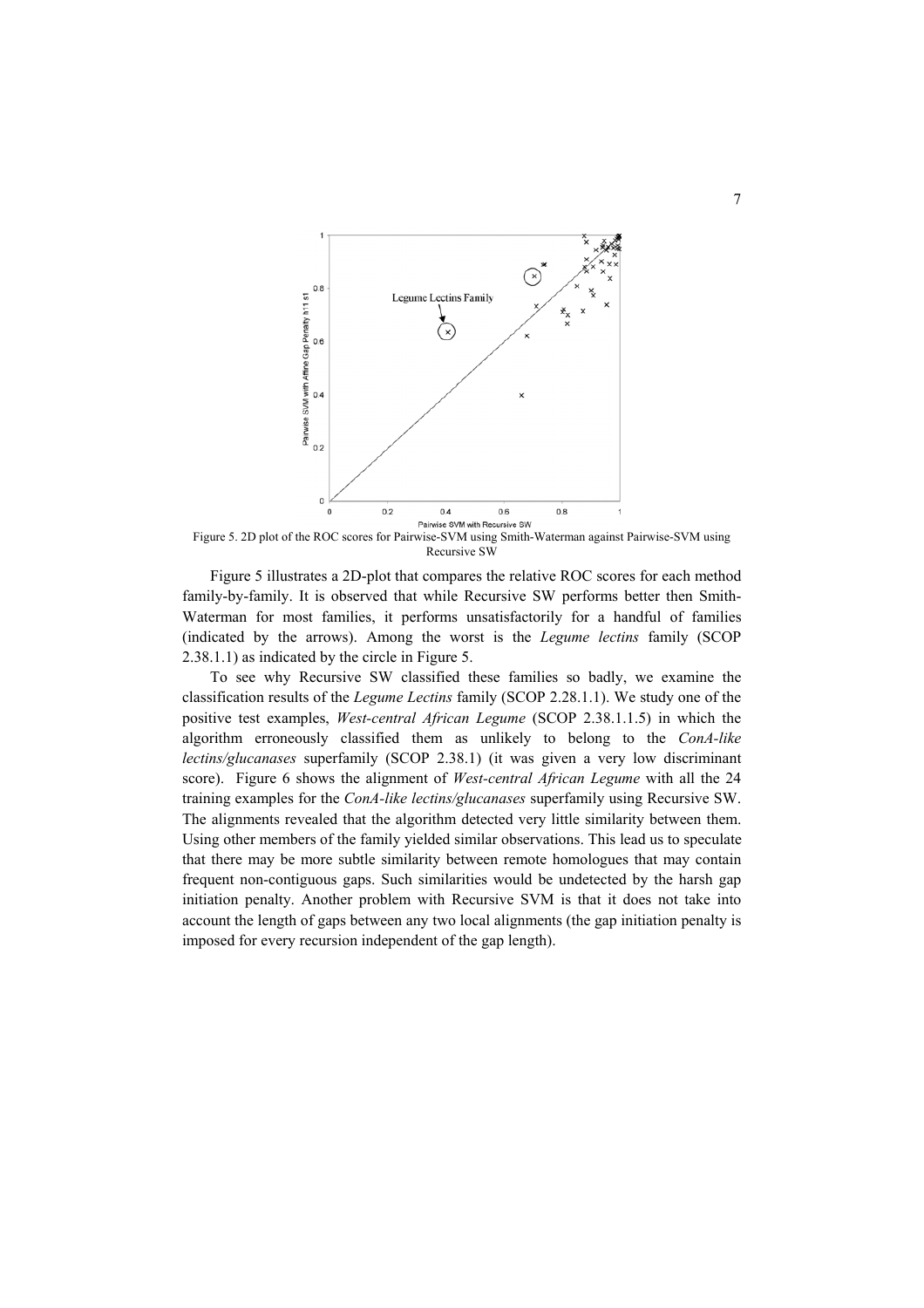

Figure 6. Recursive SW Alignments between *West-central African Legume* (SCOP 2.38.1.1.5) and all 18 training examples from the *ConA-like lectins/glucanases* superfamily (SCOP 2.38.1)

## **4 Relaxed Gap Penalty**

We have seen that despite its relatively better performance, the Recursive SVM algorithm has some possible pitfalls. Based on the above study, we need to find an approach that can capture multiple sequential local motif-sized similarities between any pair of protein sequences. The approach should also allow more general alignment with multiple gaps, and is sensitive to the length of gaps between motif-sized similarities. If we take such gap lengths into consideration, motif-sized local similarities that are too far apart from each other may no longer be significant as a group. Hence we do not have to capture all possible local similarities but only capture those that are relatively close to each other. The most straight forward way to achieve all these characteristics is to use Smith-Waterman algorithm with a more relaxed gap penalty.

We examine the effect of relaxing the gap initiation penalty for the affine gap model to be 4 while retaining the gap extension penalty of 1. Using the same set of sequences as in Figure 4, we examine the effect on the alignment of these sequences. The alignment results are shown in Figure 7. From the alignments, we can see that the more relaxed penalty allows for more general similarity with frequent short gaps and at the same time provides a comprehensive coverage of motif-sized similarities. We observed that the new gap penalty model can capture most of the motif-sized similarities that Recursive SW was able to discover. At the same time, the sequential order of these motif-sized similarities is required for successful alignment. The effect of varying length of gaps between motif-sized similarities is also taken into consideration since the alignment will be penalized according to the gap length.

| Match<br>Regions | ■ 72 d1b8aa1 2.38.4.1.2                           |  |
|------------------|---------------------------------------------------|--|
|                  | ■ 71 dlc0aa1 2.38.4.1.3<br>86 dlefwal 2.38.4.1.4  |  |
|                  | ■ 95 d1lyla1 2.38.4.1.6<br>147 dlcuk 3 2.38.4.2.1 |  |
|                  | 42 dlbvsa3 2.38.4.2.2                             |  |
|                  | 45 d3ulla 2.38.4.3.1<br>49 dlqvca 2.38.4.3.2      |  |

8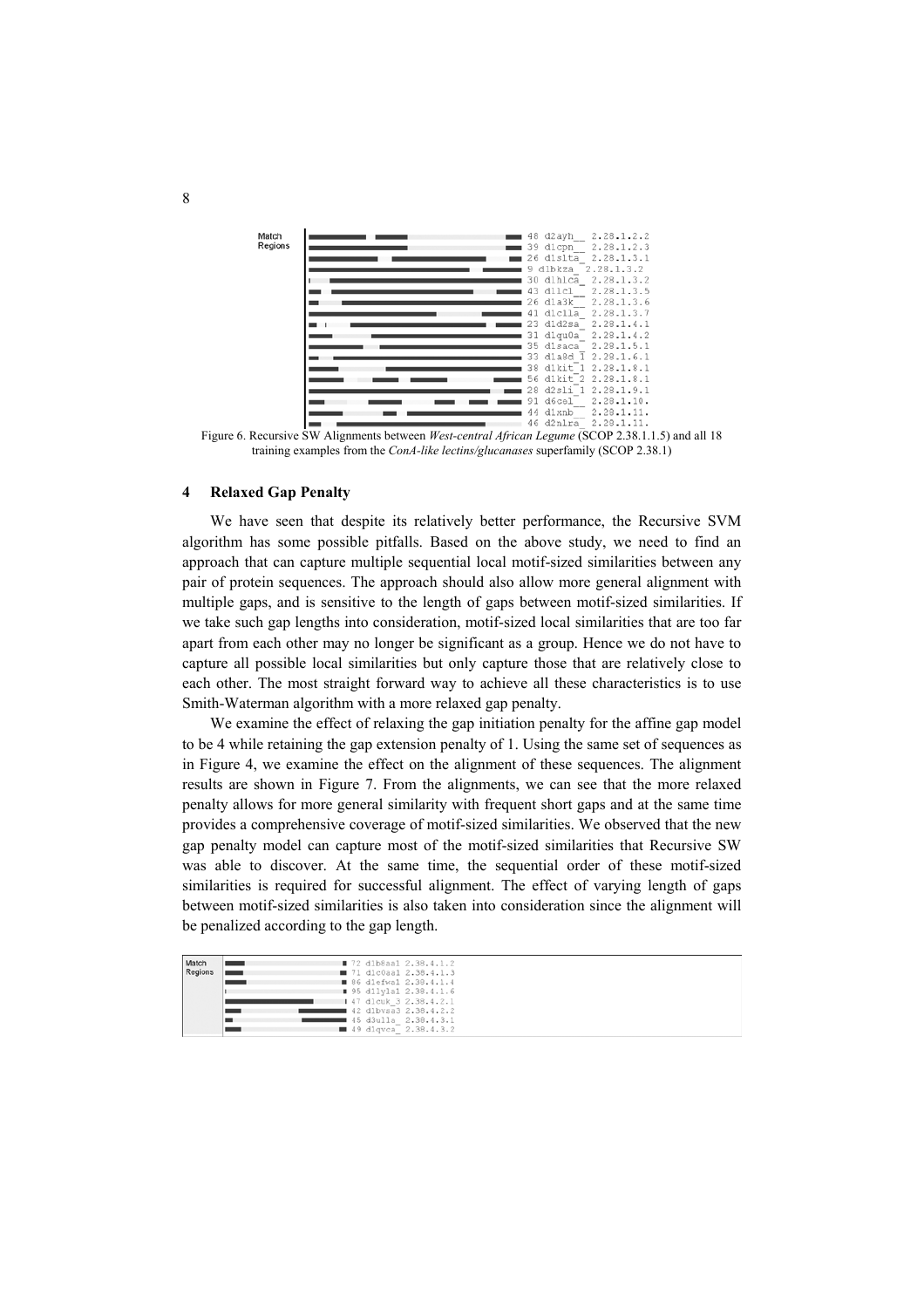extension 60 50

Figure 7. Recursive Smith-Waterman Alignments between *Aspartyl-tRNA synthetase* and members of the *Nucleic Acid-Binding* proteins superfamily using affine gap penalty with 4 for gap initiation and 1 for gap



Figure 8. Number of families with ROC scores equals or exceeding different thresholds scores

The same experimental setup in Section 3.2 is used to evaluate the relative performance of the relaxed gap model when used for homology detection. The original Pairwise-SVM is again used as the baseline model. To illustrate the significance of a less restrictive gap penalty, we also run one set of experiment using a simple linear gap penalty model with a gap penalty of 4. Figure 8 is obtained by plotting the total number of families for which each method obtains an ROC score that exceeds or equals some threshold *h* where  $h \in [0, 1]$ . We can see a significant improvement in the classification performance of SVM-Pairwise when a more relaxed gap penalty model is used. A family-to-family comparison with the original SVM-Pairwise method (refer to Figure 10) reveals that both relaxed penalty models can achieve an equal or better prediction then the original gap penalty model for most families. For the linear model, the boost in improvement comes with a bonus – reduction in memory requirement and running time. The linear gap penalty model requires only 1 dynamic programming table compared to 3 for affine gap penalty, reducing memory requirement by a factor of 3. Complexity is also reduced by a factor of 3 since fewer tables are updated, speeding up the execution time.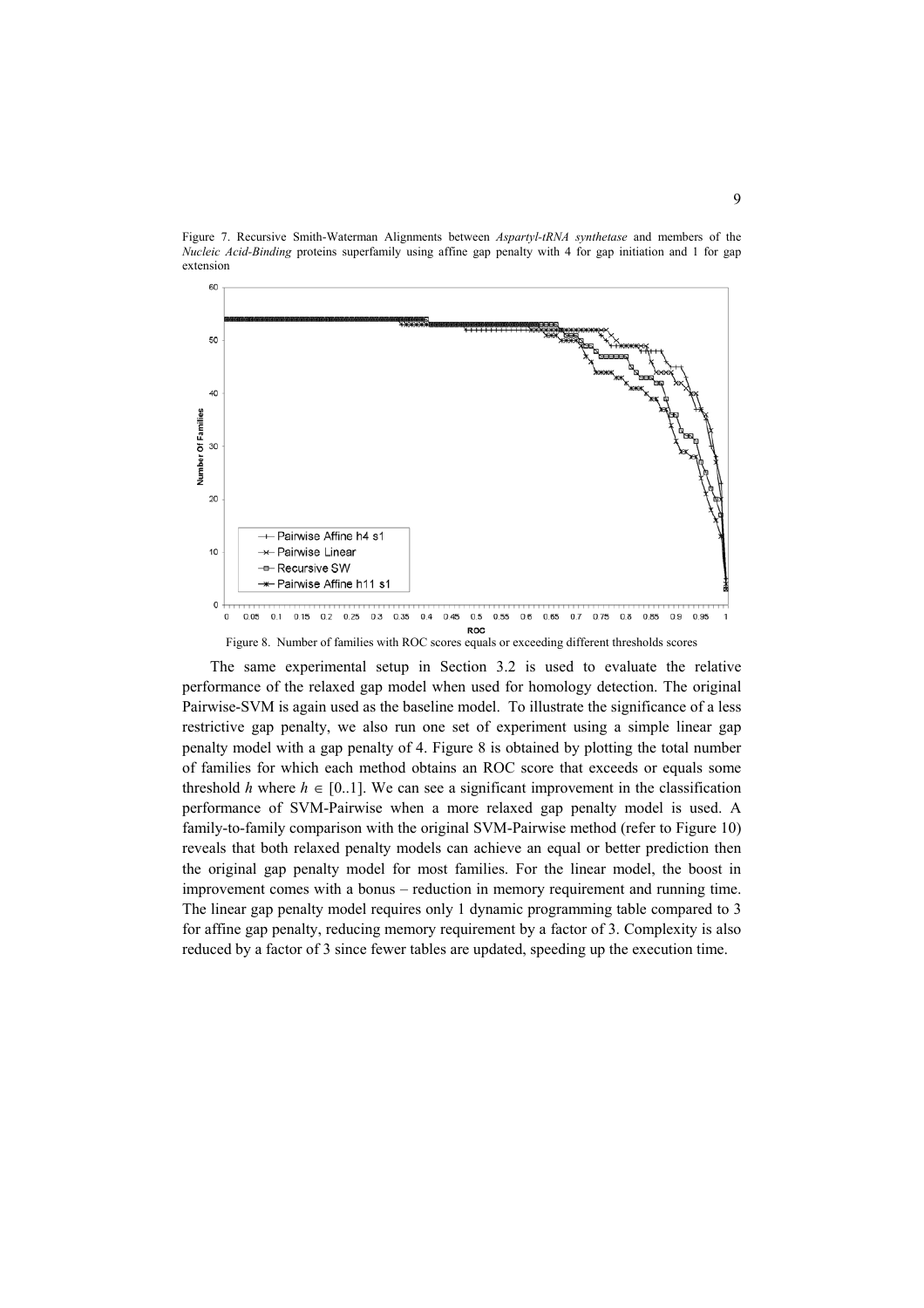

Figure 10. ROC 2D-Plot between SVM-Pairwise and SVM-Pairwise using Affine Penalty of 4 for gap initiation and 1 for gap extension (left) and between SVM-Pairwise and SVM-Pairwise with Linear Penalty (Right)

## **5 Conclusion**

We have studied the gap penalty model used by the SVM-Pairwise method in detail and discovered several limitations, namely that it fails to detect multiple localized motifsized similarities and it does not capture more subtle similarities with frequent gaps. We also studied several approaches to improve the performance of SVM-Pairwise by rectifying these limitations. Through these studies, we have affirmed our speculation that a more complete similarity assessment between any two sequences should consider multiple motif-sized local similarities that are in sequential order. This also implies that the ordering of motifs in a protein sequence may significantly affect its function. Among the approaches studied, we have found that using a relaxed affine gap penalty with a gap initiation penalty of 4 and a gap extension penalty of 1 works well for the most number of families studied.

#### **References**

- 1. T. F. Smith and M. S. Waterman. Identification of common molecular subsequences. *J. Mol. Biol.*  147:195—197, 1981.
- 2. S. F. Altschul, W. Gish, W. Miller, E. W. Myers, and D. J. Lipman. A basic local alignment search tool. *J. Mol. Biol.* 215:403—410, 1990.
- 3. W. R. Pearson. Rapid and sensitive sequence comparisions with FASTP and FASTA. *Methods in Enzymology, 183:63*—*98, 1985.*
- 4. S. F. Altschul et al. Gapped BLAST and PSI-BLAST: a new generation of protein database search programs. *Nucl. Acids Res.,* 25, 3389—3402, 1997.
- 5. K. Karplus, C. Barrett, and R. Hughey. Hidden markov models for detecting remote protein homologies. *Bioinformatics*, 14(10):846—856, 1998.
- 6. S. Y. Chung and S. Subbiah. A structural explanation for the twilight zone of protein sequence homology. *Structure,* 4(10):1123—1127, 1996.
- 7. M. Gribskov, A. D. McLachlan, and D. Eisenberg. Profile analysis: detection of distantly related proteins, *Proc. Natl. Acad. Sci. USA*, 84, 4355—4358, 1987.
- 8. J. Huang and D. Brutlag. The E-Motif Database. *Nucl. Acids Res.,* 29(1),202—204